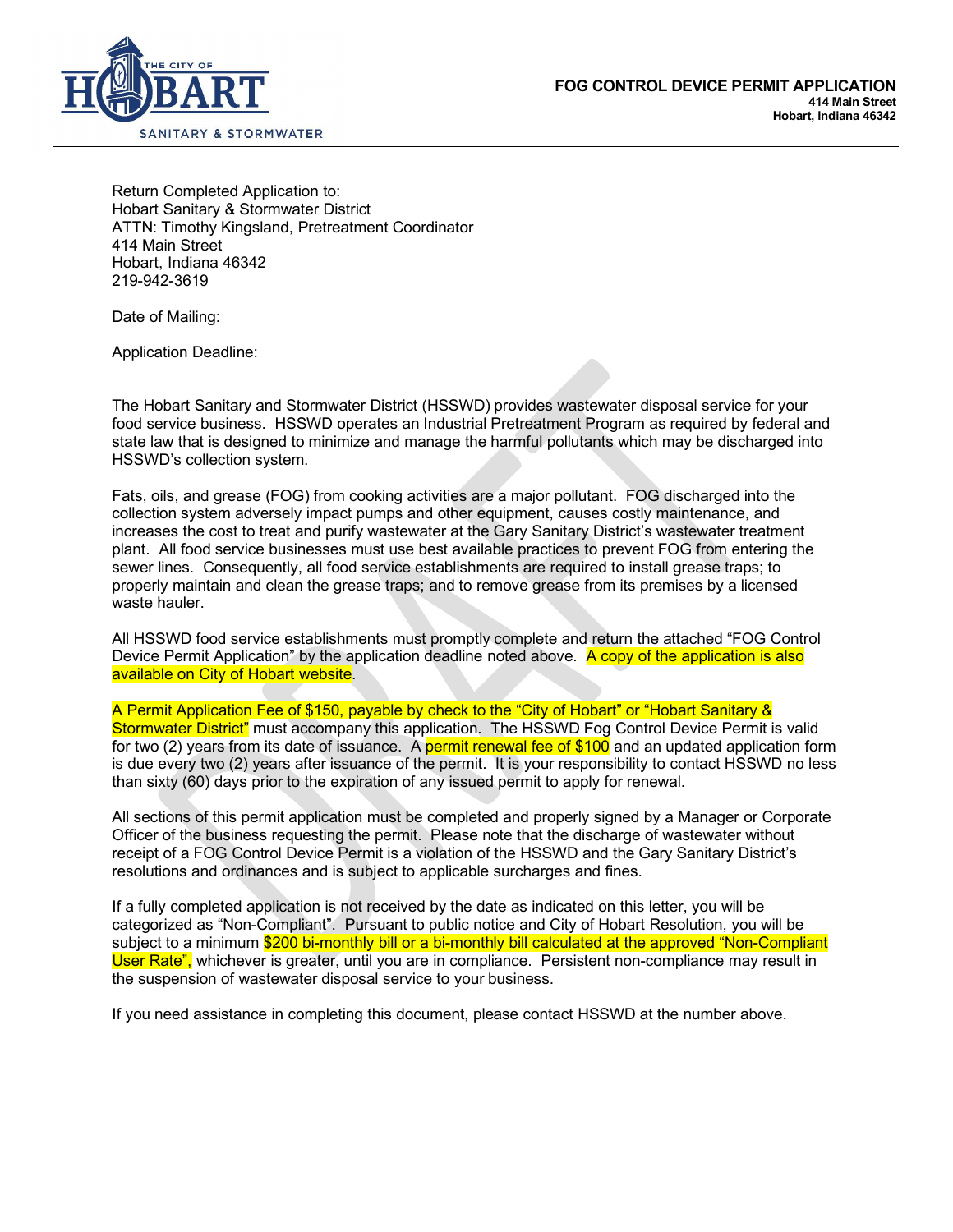## SUBMITTAL CHECKLIST

The following items must accompany the FOG Control Device Permit Application

| <b>Permit Application Fee</b>                                                                |
|----------------------------------------------------------------------------------------------|
| Calculations used to determine device size/type                                              |
| Facility Floor Plan showing the size and location of the GCD and piping                      |
| Equipment/Plumbing schedule (new facilities only)                                            |
| Sanitary Plumbing Plan (new facilities only)<br>denoting grease waste line and sanitary line |
| Sanitary Isometric (new facilities only)<br>denoting grease waste line and sanitary line     |
| Grease Control Device details                                                                |
| <b>Restaurant Menu</b>                                                                       |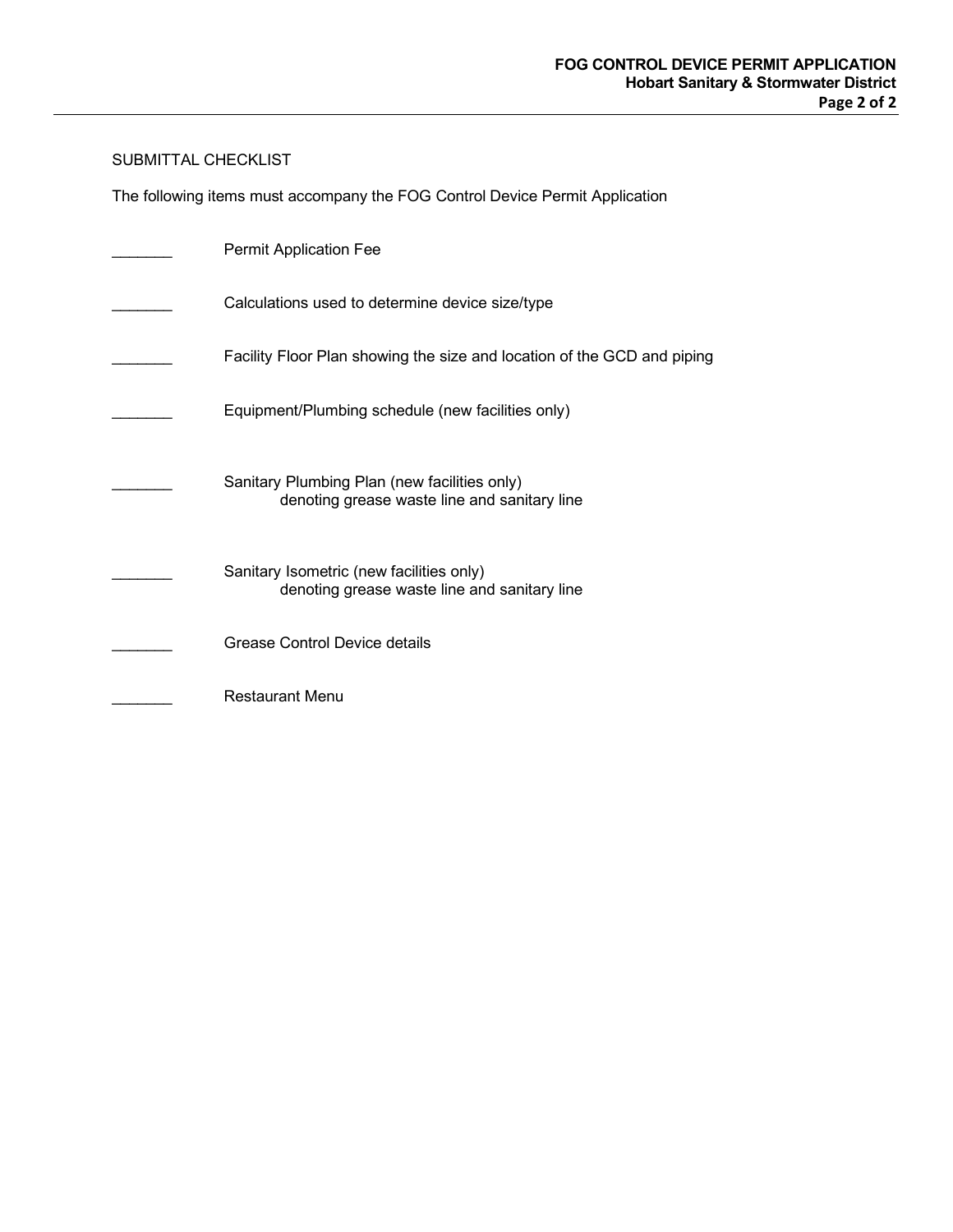

| New Business/Operator<br>Transfer of Ownership or Name<br><b>Change of Existing Facility</b> |                                                  |                     |                                           |                          | <b>Modification of Existing</b><br><b>Permitted Facility</b> |                                      |                             |     |  |
|----------------------------------------------------------------------------------------------|--------------------------------------------------|---------------------|-------------------------------------------|--------------------------|--------------------------------------------------------------|--------------------------------------|-----------------------------|-----|--|
|                                                                                              | <b>B. APPLICANT INFORMATION</b>                  |                     |                                           |                          |                                                              |                                      |                             |     |  |
|                                                                                              |                                                  |                     |                                           |                          |                                                              |                                      |                             |     |  |
|                                                                                              |                                                  |                     |                                           |                          |                                                              |                                      |                             |     |  |
|                                                                                              |                                                  |                     |                                           |                          |                                                              |                                      |                             |     |  |
|                                                                                              |                                                  |                     |                                           |                          |                                                              |                                      |                             |     |  |
|                                                                                              | C. FACILITY INFORMATION                          |                     |                                           |                          |                                                              |                                      |                             |     |  |
|                                                                                              |                                                  |                     |                                           |                          |                                                              |                                      |                             |     |  |
|                                                                                              |                                                  |                     |                                           |                          |                                                              |                                      |                             |     |  |
|                                                                                              |                                                  |                     |                                           |                          |                                                              |                                      |                             |     |  |
|                                                                                              | Select the use that best describes the facility: |                     |                                           |                          |                                                              |                                      |                             |     |  |
|                                                                                              | Apartment/Condo                                  | П                   |                                           | Café/Coffee Shop         | П                                                            |                                      | <b>Fast Food Restaurant</b> |     |  |
|                                                                                              | Bakery                                           |                     | Cafeteria                                 |                          |                                                              | <b>Full Service Restaurant</b><br>ΙI |                             |     |  |
|                                                                                              | <b>Banquet Hall</b>                              | Catering<br>$\perp$ |                                           |                          | <b>Nursing Home/Assisted Living</b><br>$\mathsf{L}$          |                                      |                             |     |  |
|                                                                                              | <b>Butcher/Meat Market</b>                       |                     | <b>Convenience Store/Gas Station</b><br>П |                          | П                                                            | Supermarket/Grocery Store            |                             |     |  |
| $\Box$                                                                                       | Other                                            |                     |                                           |                          | <b>Take-Out Restaurant</b><br>П                              |                                      |                             |     |  |
|                                                                                              | <b>Food Preparation</b>                          |                     |                                           | Kitchen Equipment        |                                                              |                                      |                             |     |  |
|                                                                                              | Deep Frying                                      |                     | Dishwasher                                |                          | Rated Flow                                                   |                                      |                             | gpm |  |
|                                                                                              | Pan Frying                                       |                     |                                           | Garbage Disposal         |                                                              |                                      |                             |     |  |
|                                                                                              | Grilling                                         |                     | $\Box$                                    | 3-Compartment Sinks      | Quantity                                                     |                                      |                             |     |  |
|                                                                                              | <b>Baking</b>                                    |                     |                                           | <b>Inside Dimensions</b> |                                                              | D x                                  | W x                         | L   |  |
|                                                                                              | Heating                                          |                     |                                           | Total # of Kitchen Sinks |                                                              |                                      |                             |     |  |
| $\mathsf{L}$                                                                                 | Pre-prepared Food                                |                     |                                           | Total # of Floor Drains  |                                                              |                                      |                             |     |  |